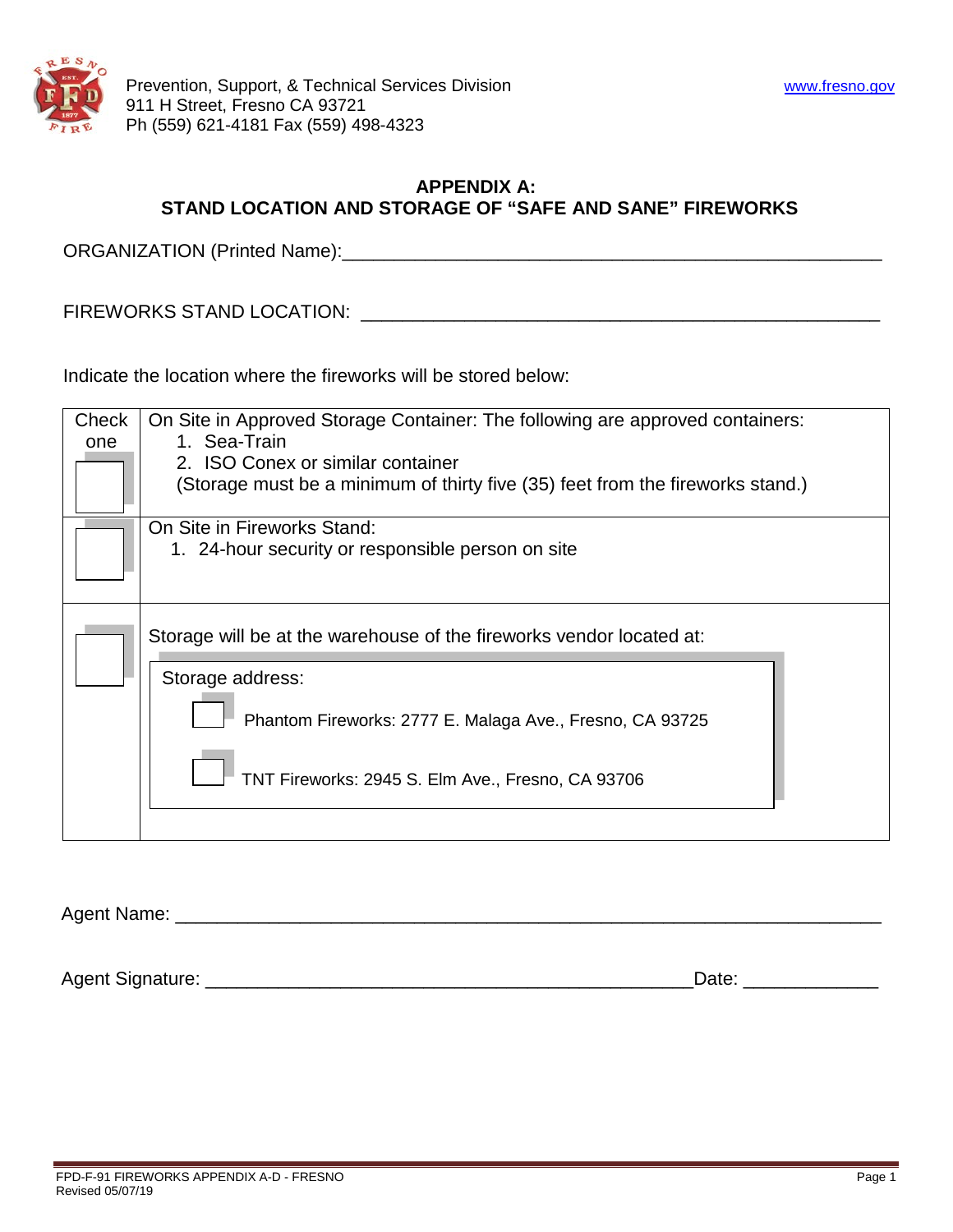#### **APPENDIX B: INSURANCE REQUIREMENTS FOR FIREWORKS PERMIT**

In consideration for the issuance of a Permit for the sale and/or display of Safe and Sane fireworks, Applicant and Wholesaler/Retailer shall pay for and maintain in full force and effect all policies of insurance required hereunder with an insurance company(ies) either (i) admitted by the California Insurance Commissioner to do business in the State of California and rated not less than "A-VII" in Best's Insurance Rating Guide, or (ii) authorized by City's Risk Manager or his/her designee. The following policies of insurance are required:

 (i) COMMERCIAL GENERAL LIABILITY insurance which shall be at least as broad as Insurance Services Office (ISO) Form CG 00 01 and shall include insurance for "bodily injury", "property damage" and "personal and advertising injury", including premises and operation, products and completed operations and contractual liability with limits of liability of not less than \$1,000,000 per occurrence and \$2,000,000 general aggregate for bodily injury and property damage, \$1,000,000 per occurrence for personal and advertising injury and \$2,000,000 aggregate for products and completed operations.

Applicant and Wholesaler/Retailer shall be responsible for payment of any deductibles contained in any insurance policies required hereunder. Applicant and Wholesaler/Retailer shall also be responsible for payment of any self-insured retentions.

All policies of insurance required hereunder shall be endorsed to provide that the coverage shall not be cancelled, non-renewed, reduced in coverage or in limits except after thirty (30) calendar days written notice by certified mail, return receipt requested, has been given to the City. Upon issuance by the insurer, broker or agent of a notice of cancellation, non-renewal or reduction in coverage or limits, Applicant and Wholesaler/Retailer shall furnish City with a new certificate and applicable endorsements for such policy(ies). **In the event any policy(ies) are due to expire during the Permit, Applicant and Wholesaler/Retailer shall provide a new certificate and all applicable endorsements evidencing renewal of such policy(ies) not less than 15 calendar days prior to the expiration date of the expiring policy(ies).**

The General Liability insurance policy shall name the City of Fresno and its officers, officials, employees, agents and volunteers as additional insureds. Applicant's and Wholesaler/Retailer's insurance shall be primary as respects to the City and its officers, officials, employees, agents and volunteers. Any insurance or selfinsurance maintained by the City and its officers, officials, employees, agents and volunteers shall be excess of the Applicant's and Wholesaler/Retailer's insurance and not contribute with it. Applicant and Wholesaler/Retailer shall have furnished City with the certificate(s) and applicable endorsements for ALL required insurance prior to the issuance of the Permit.

If at any time during the life of the Permit, Applicant and Wholesaler/Retailer fail to maintain the required insurance in full force and effect, the Permit shall be suspended immediately until notice is received by City that the required insurance has been restored to full force and effect and that the premiums therefore have been paid for a period satisfactory to City.

**NOTE:** A Certificate of Insurance is not acceptable, in lieu of the additional insured and primary insurance endorsements required above. The Certificate of Insurance **must** be accompanied by the additional insured and primary insurance endorsements.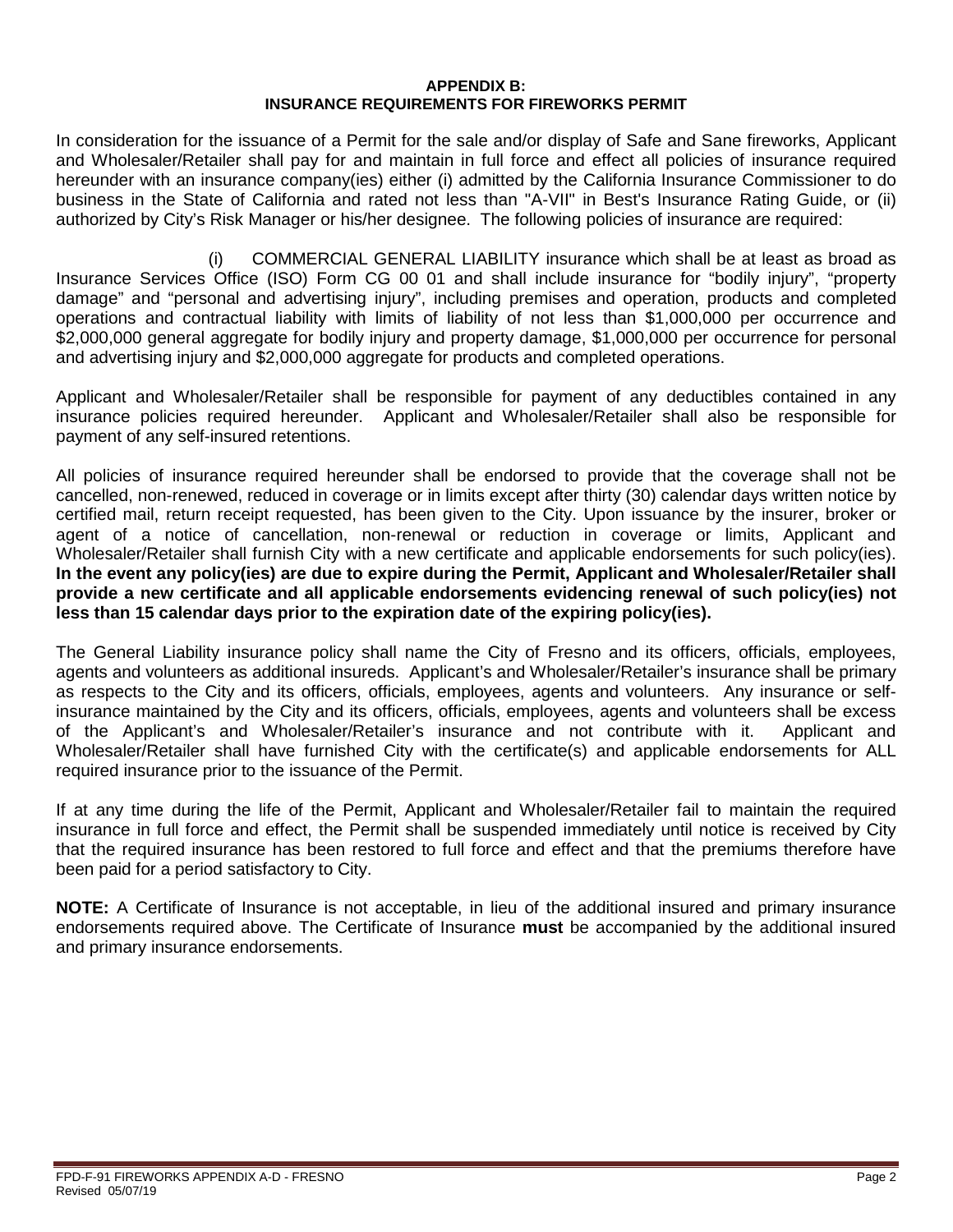#### **APPENDIX C:**

### **INDEMNIFICATION AND HOLD HARMLESS AGREEMENT FOR FIREWORKS PERMIT**

In consideration for the issuance of a Permit for the sale and/or display of safe and sane fireworks, and to the furthest extent allowed by law, Applicant and Wholesaler/Retailer do hereby agree to indemnify, hold harmless and defend the City of Fresno and each of its officers, officials, employees, agents, and volunteers ("City") from any and all loss, liability, fines, penalties, forfeitures, costs and damages (whether in contract, tort or strict liability, including but not limited to personal injury, death at any time and property damage) incurred by City, Applicant, Wholesaler/Retailer or any other person, and from any and all claims, demands and actions in law or equity (including attorney's fees and litigation expenses), arising or alleged to have arisen directly or indirectly out of the issuance or use of the Permit. Applicant's and Wholesaler's/Retailer's obligations under the preceding sentence shall apply regardless of whether City is passively negligent, but shall not apply to any loss, liability, fines, penalties, forfeitures, costs or damages caused solely by the gross negligence, or caused by the willful misconduct, of City.

Throughout the life of this Agreement, Applicant and Wholesaler/Retailer shall pay for and maintain in full force and effect all insurance as required in Exhibit A, which is incorporated into and part of this Agreement, or as may be required at the sole discretion of the City's Risk Manager or designee.

Applicant and Wholesaler/Retailer shall conduct all defense at its sole cost. The fact that insurance is obtained by Applicant and Wholesaler/Retailer shall not be deemed to release or diminish the liability of Applicant and Wholesaler/Retailer, including, without limitation, liability assumed under this Agreement. The duty to indemnify shall apply to all claims regardless of whether any insurance policies are applicable. The duty to defend hereunder is wholly independent of and separate from the duty to indemnify and such duty to defend exists regardless of any ultimate liability of Applicant and Wholesaler/Retailer. The policy limits do not act as a limitation upon the amount of defense and/or indemnification to be provided by Applicant and Wholesaler/Retailer. Approval or purchase of any insurance contracts or policies shall in no way relieve from liability nor limit the liability of Applicant, Wholesaler/Retailer and each of their officers, officials, employees, agents, volunteers, distributors, contractors, subcontractors, vendors, or invitees.

Applicant and Wholesaler/Retailer shall furnish City with copies of the actual policies upon the request of City's Risk Manager or his/her designee and this requirement shall survive the expiration or termination of this Permit for the maximum time period allowed by law.

City shall be reimbursed for all costs and attorney's fees incurred by City in enforcing this Agreement.

This Indemnification and Hold Harmless Agreement shall survive the expiration or termination of this Permit.

**The undersigned acknowledges that he/she/it (i) has read and fully understands the content of this Indemnification and Hold Harmless Agreement; (ii) is aware that this is a contract between the City, Applicant, and Wholesaler/Retailer; (iii) has had the opportunity to consult with his/her/its attorney, in his/her/its discretion; (iv) is fully aware of the legal consequences of signing this document; and (v) is the Applicant, Wholesaler/Retailer, or his/her/its authorized signatory.** 

| Signed, sealed and delivered this | day of<br>20                   |
|-----------------------------------|--------------------------------|
| <b>Applicant Signature</b>        | Wholesaler/Retailer Signature  |
| <b>Print Name</b>                 | <b>Print Name</b>              |
| <b>Entity Name and Address</b>    | <b>Entity Name and Address</b> |
| <b>Telephone Number</b>           | <b>Telephone Number</b>        |